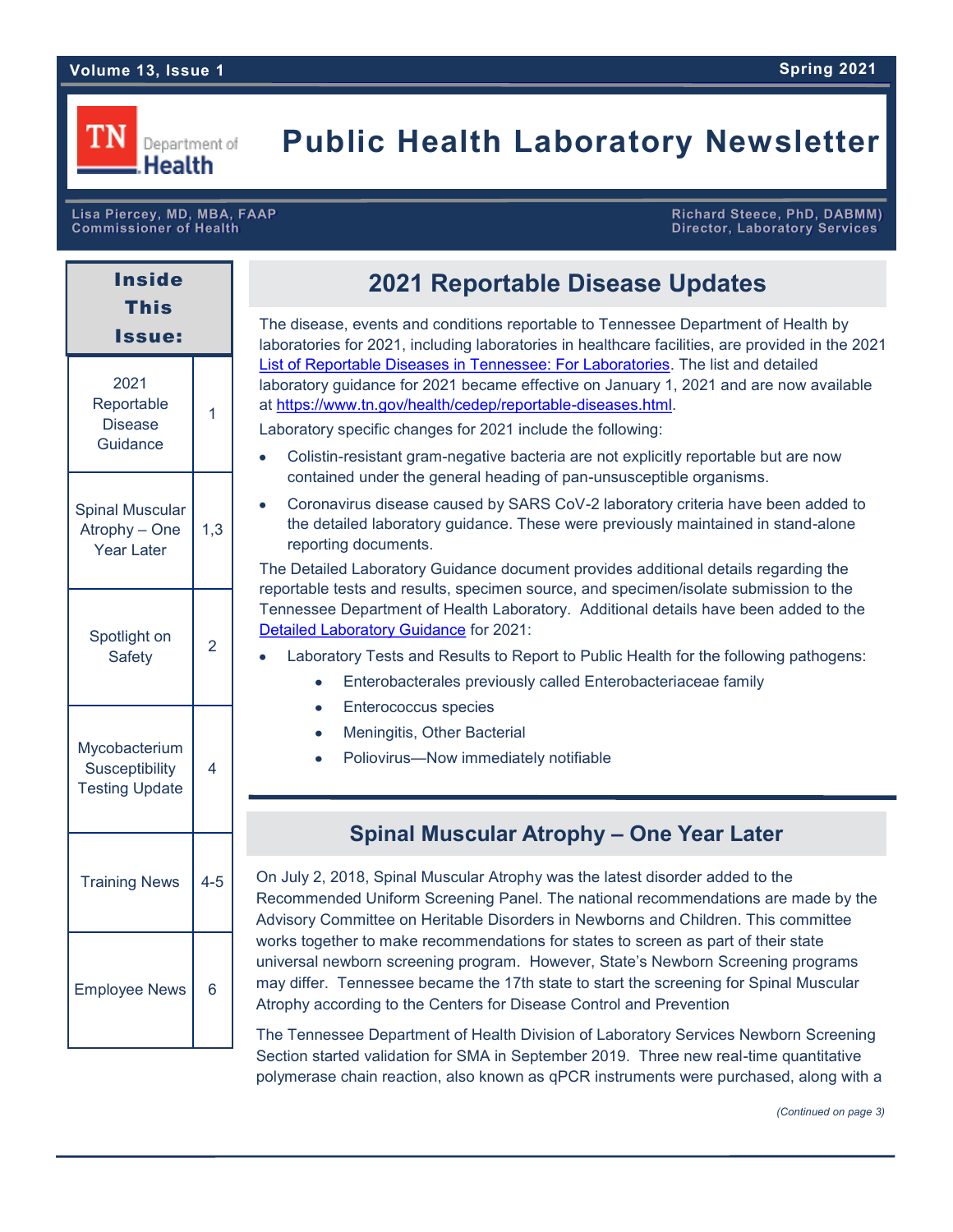# **Spotlight on Safety**



## **FOMITES and the Diagnostic Laboratory**

Where are fomites located? *Everywhere*

What is a fomite? *Inanimate objects that may carry and spread disease and infectious agents.* Can I catch a fomite? *No, but you can catch a microbe that is on it.*

What are some examples of a fomite? *A phone, a stapler, a door handle, a lab cart, an elevator button.*

Fomites are objects that are not inherently biohazardous but have been exposed to microorganisms and may be capable of transmitting infection.

Think of a coworker that has been infected with a virus but isn't showing any signs or symptoms. They suddenly sneeze into their hand, and before washing their hands, they open a door. If you touch the door handle, you may have just been exposed to the virus they are carrying.

So remember…….

- Don't touch your face
- Change lab coats on a regular basis
- Change gloves on a regular basis or when you think they have become dirty
- Don't wear dirty gloves while using a clean computer or touching anything clean
- Don't sneeze into your hand
- Clean your workspace on a regular basis
- Don't wipe your nose with your hand or fingers
- Wash your hands

#### **Be Aware of Fomites**

*Submitted by Tracy Minster, MLS (ASCP)cm Assistant Safety Officer*

# **Laboratory Biosafety Guidance Available to All**

Biosafety in Microbiology and Biomedical Laboratories, 6th edition was recently published. The BMBL is a tool for assessing and mitigating risk in laboratories. The BMBL continues to be a guide to best biosafety practices for safe work in laboratories. Although it is not a regulatory document, it is the most revered guide for laboratory safety in the United States. Please note the new addition of an appendix devoted to clinical laboratories!

The entire publication may be downloaded free of charge at:

https://www.cdc.gov/labs/pdf/CDC-[BiosafetyMicrobiologicalBiomedicalLaboratories](https://www.cdc.gov/labs/pdf/CDC-BiosafetyMicrobiologicalBiomedicalLaboratories-2020-P.pdf)-2020-P.pdf

*Submitted by Rolinda Eddings, MT(ASCP) Safety Officer*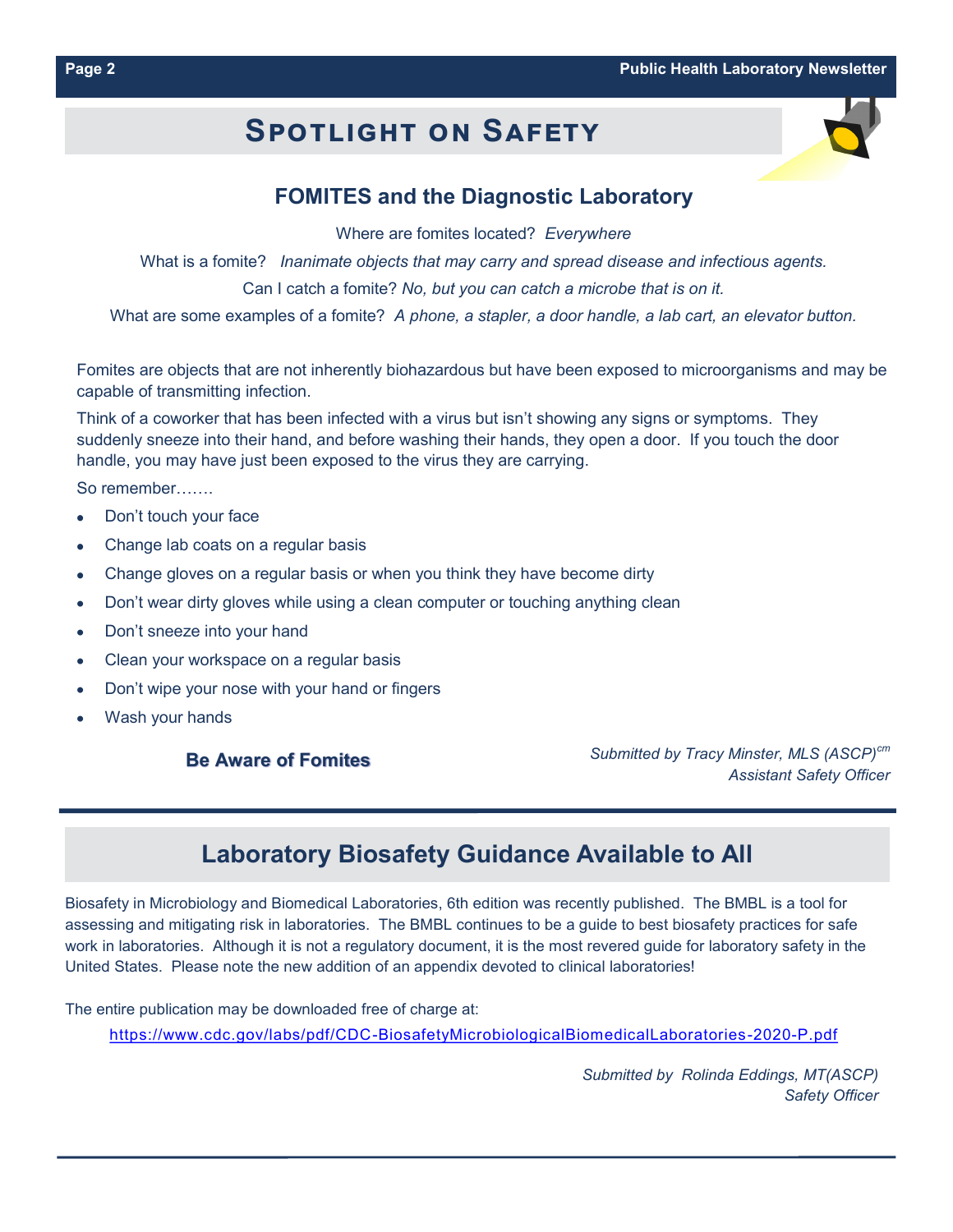## **Spinal Muscular Atrophy – One Year Later** *(Continued from page 1)*

semi-automatic pipettor, as well the reagents and consumables. Training on the use of the instrumentation, as well as extensive training at the CDC in Atlanta, Georgia, was necessary. During validation, there were two infants that were presumed as SMA babies. The specimens were sent for confirmatory testing (since the State Laboratory had not concluded their validation studies) and the two specimens were confirmed. SMA is classified as a progressing neuromuscular disorder that destroys muscle-controlling nerve cells, therefore time is of the essence for medical intervention. One of the infants initially identified during validation received the 2.1 million-dollar lifesaving gene therapy called Zolgensma® (onasemnogene abeparvovec-xioi), as they were classified as having the most severe diagnosis, SMA Type 1. More about her one-in-ten-thousand story from Le Bonheur Children's Hospital listed below. The other infant received the intrathecal treatment, called Spinraza® (nusinersen), as they were classified as having SMA Type 2.

On February 1, 2020, the State of Tennessee's Newborn Screening Department in Nashville, TN, officially kicked off their qPCR testing platform for the screening of SMA for Tennessee newborns. This was an exciting challenge for everyone involved as it is essential to identify those infants affected by SMA as soon as possible. To date, a total of six patients have been identified – four confirmed SMA Type 1 and two confirmed SMA Type 2.

The goal of Newborn Screening is to identify those with the deletion of the SMN1 gene from chromosome 5 through means of genetic testing. SMA is a genetic neuromuscular disorder that affects approximately 1:10,000 persons in the United States and about 1:50 Americans is a genetic carrier. According to CureSMA.Org, in Tennessee, there are about 257 individuals living with SMA, an estimated seven babies born with SMA, and approximately 135,400 SMA carriers. SMA is a progressive disease and degeneration of the nerve cells in the spinal ventral horn is dependent on the type of SMA. There are four types of SMA with Type 1 being the most prevalent (60%) and most severe. Type 1 can be fatal early on in life, by the age of two if not diagnosed and treated. Type 2 is typically diagnosed after 6 months of age, but infants have a delay or fail to meet motor milestone markers within the first year of life and are confined to a wheelchair.

With SMA being implemented as the 71st screening test on the State of Tennessee's Newborn Screening Panel, Tennessee is the second leading state in most newborn metabolic and genetic disorders tested (behind Missouri with 76 screening tests.) The NBS Laboratory in Nashville is a state-of-the-art laboratory staffed seven days a week with skilled scientists trained across a variety of testing platforms to test these disorders in Tennessee babies. Many of these scientists have proven their dedication and passion in helping to save the lives of these babies regardless of inclement weather, terrorist attacks on our city and pandemics. The NBS staff of Tennessee is a public health asset here to screen Tennessee babies for diseases like the number one genetic disease that causes death in the newborn population: Spinal Muscular Atrophy.

> Submitted by Blanca A. Martinez, BSBIO, MLS(ASCP)<sup>cm</sup> *PH Laboratory Manager I | Newborn Screening*

References:

- [https://www.hrsa.gov/sites/default/files/hrsa/advisory](https://www.hrsa.gov/sites/default/files/hrsa/advisory-committees/heritable-disorders/rusp/rusp-uniform-screening-panel.pdf)-committees/heritable-disorders/rusp/rusp-uniform-screening-panel.pdf  $\bullet$
- [https://www.lebonheur.org/publications/brain](https://www.hrsa.gov/sites/default/files/hrsa/advisory-committees/heritable-disorders/rusp/rusp-uniform-screening-panel.pdf)-waves/dravet-on-trial/one-in-ten-thousand
- <https://www.babysfirsttest.org/>
- [https://babysfirsttest.org/newborn](https://www.babysfirsttest.org/)-screening/states/tennessee
- [https://www.curesma.org/about](https://www.babysfirsttest.org/)-sma/
- https://www.curesma.org/wp-[content/uploads/2020/08/SMA](https://www.curesma.org/wp-content/uploads/2020/08/SMA-State-Fact-Sheet_Aug2020_TN_v2.pdf)-State-Fact-Sheet\_Aug2020\_TN\_v2.pdf
- [https://www.zolgensma.com/?gclid=EAIaIQobChMIhMWz05yX7wIVB](https://www.curesma.org/wp-content/uploads/2020/08/SMA-State-Fact-Sheet_Aug2020_TN_v2.pdf)-TICh2peQxDEAAYASAAEgLJu\_D\_BwE
- [https://www.spinraza.com/](https://www.curesma.org/wp-content/uploads/2020/08/SMA-State-Fact-Sheet_Aug2020_TN_v2.pdf)



**INTERESTED IN A CAREER AT THE PUBLIC HEALTH LABORATORY?**

Visit **<https://www.tn.gov/careers.html>** to view available positions for PH Laboratory Scientists, PH Laboratory Managers, PH Laboratory Technicians and Clinical Application Coordinators!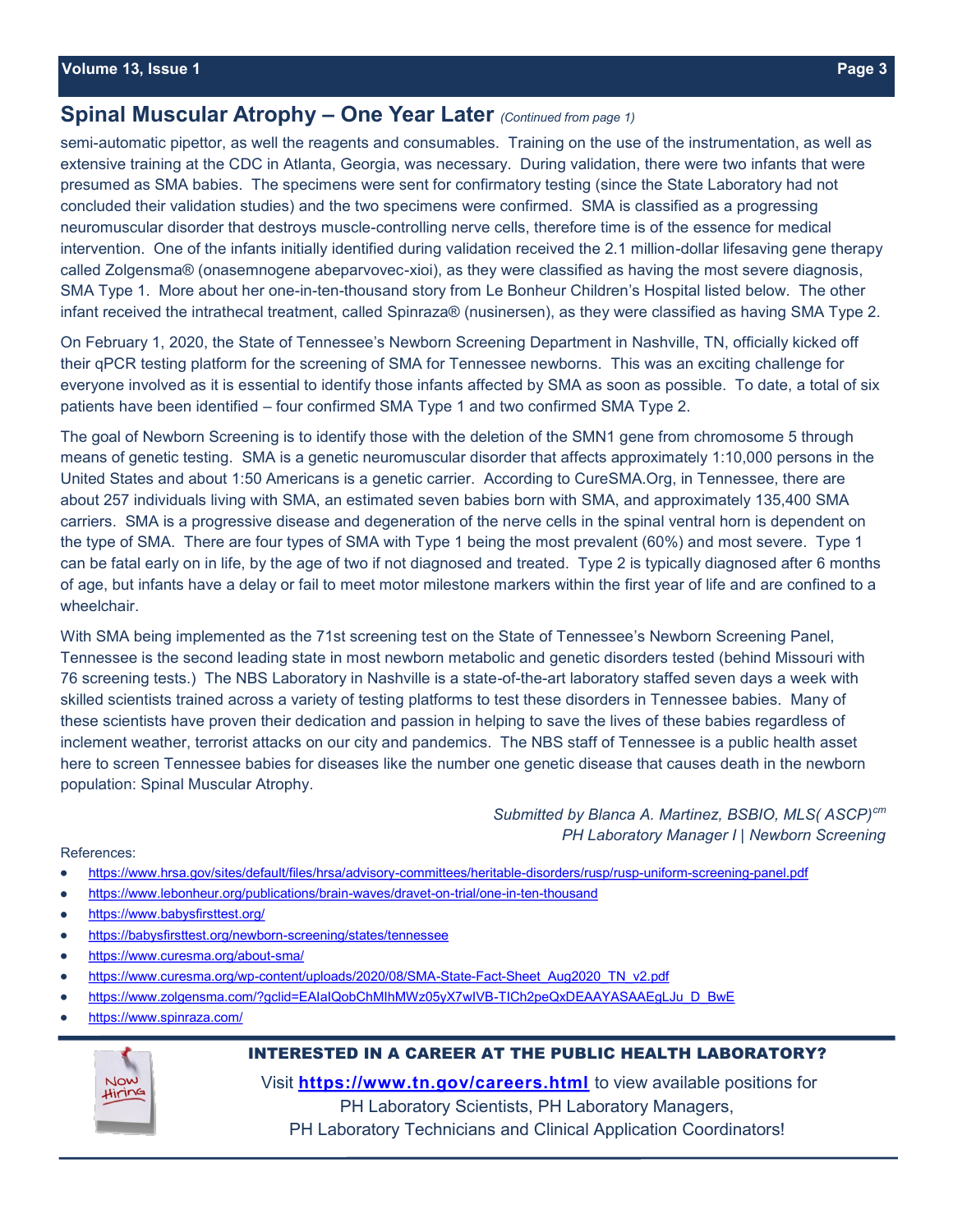## **Mycobacterium Susceptibility Testing Update**

Recently, we have learned that the Hologic AccuProbe culture identification tests are on backorder as a result of a shortage in the supply chain system. This shortage is primarily impacting the identification of *Mycobacterium tuberculosis* and other nontuberculosis mycobacteria. AccuProbe is one of the primary or secondary identification methods for various Mycobacterium species, including *Mycobacterium tuberculosis*, from culture used by many clinical, commercial and public health laboratories in the United States. Shortage of these tests could result in increased turnaround time for the identification of *Mycobacterium tuberculosis*, some nontuberculous mycobacteria and dimorphic fungi from culture.

The Tennessee Public Health Laboratory does not perform susceptibility testing on nontuberculosis *Mycobacteria*. It is recommended that your facility continue to send those isolates to your laboratory of choice. While the state laboratory can perform identification on suspected *Mycobacteria* isolates during this time, we will not be able to honor request to forward any identified nontuberculous mycobacteria to another facility for additional sensitivity testing. As always, timely submission of suspected *Mycobacterium tuberculosis* isolates to the state laboratory for identification and susceptibility testing is highly encouraged.

Please note that this is a separate issue from the potential future discontinuation of AccuProbe products as stated by Hologic several weeks ago. With this shortage and the potential discontinuation of the product line entirely, it is recommended that laboratories investigate or bring on alternative methods for identification of mycobacterium.

> *Submitted by Dorothy Baynham MT(ASCP) | Manager Special Microbiology*

# **TRAINING NEWS**

## **Many TDH Laboratory Services workshops will be virtual in 2021.**

**Announcements will be posted on the [Laboratory Training and Workshop webpage](https://www.tn.gov/health/health-program-areas/lab/lab-education.html) as these opportunities become available!**

### **TRAINING PARTNER RESOURCES**

| APHL/CDC TRAINING: BIOTHREAT RULE OUT OR REFER                                                                                                                                                                                                                                                                                                                                                                                                                                                                        |
|-----------------------------------------------------------------------------------------------------------------------------------------------------------------------------------------------------------------------------------------------------------------------------------------------------------------------------------------------------------------------------------------------------------------------------------------------------------------------------------------------------------------------|
| CDC, in collaboration with APHL and the State Hygienic Laboratory at the University of Iowa, has developed a set<br>of virtual knowledge exercises (VKEs) on Biothreat Rule Out or Refer. The VKEs are interactive web-based<br>• exercises designed for clinical and veterinary diagnostic laboratorians performing microbiology testing to build and<br>enhance skills in biothreat agent recognition. VKEs do not replace proficiency testing, but serve as a supportive<br>exercise. For more information, visit: |
| https://www.cdc.gov/labtraining/training-courses/biothreat-rule<br>-out-refer-virtual-knowledge-exercise/index.html                                                                                                                                                                                                                                                                                                                                                                                                   |
|                                                                                                                                                                                                                                                                                                                                                                                                                                                                                                                       |

#### CDC LABORATORY TRAINING: LABORATORY JOB AIDS

Free job aids intended to assist clinical and public health laboratory professionals with diagnostic testing, preparedness, core science, informatics, quality, safety and packing and shipping.

<https://www.cdc.gov/labtraining/jobaids.html>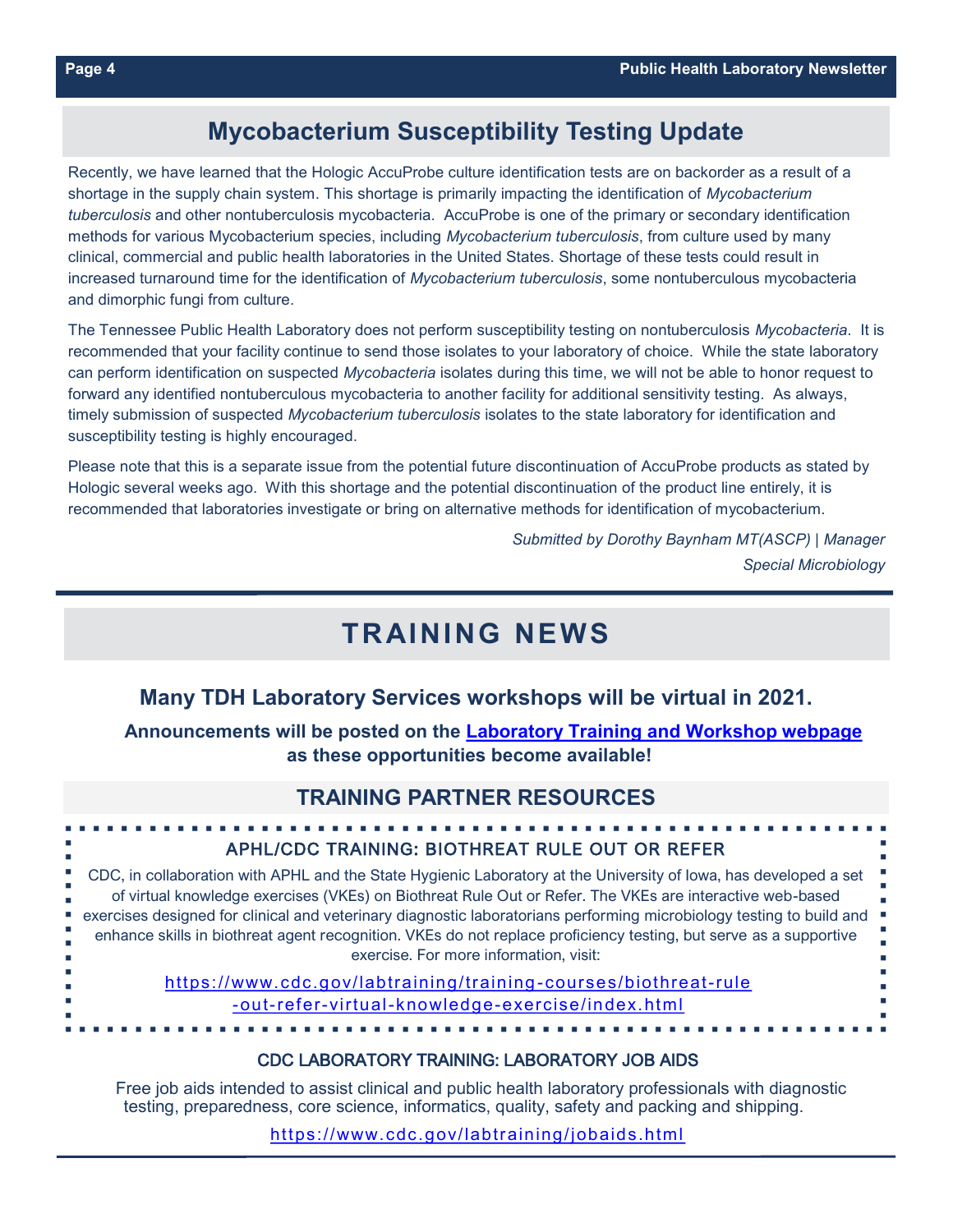#### **Volume 13, Issue 1 Page 5**











**Virtual Workshop Schedule:** 

Pre-Workshop **Meeting** April 28, 2021 12:00 PM-2:00 PM  $(CT)$ 

**Workshop Day 1** May 19, 2021 12:00 PM - 4:00 PM  $(CT)$ 

**Workshop Day 2** May 21, 2021 12:00 PM - 4:00 PM  $(CT)$ 

**Registration for the WLA workshop is** FREE. Space is limited to 30 seats!

**Registration Deadline Extended through April 8, 2021!**

# **WATER LABORATORY ALLIANCE (WLA) WORKSHOP:** Water Sector Emergency Response Planning

The State of Tennessee (Department of Health, Department of Environment and Conservation, and the Tennessee Emergency Management Agency) and the U.S. Environmental Protection Agency are hosting a virtual workshop designed for the Water Sector and Laboratories to enhance their preparedness to respond to an all-hazard water contamination incident that requires analytical support.

**WORKSHOP OBJECTIVE:** Participating organizations will develop a roadmap that will guide the revision (or creation) of their emergency response plans that includes analytical support considerations.

#### **ROADMAP DEVELOPMENT WILL BE ACCOMPLISHED THROUGH:**

- Gathering and reviewing plans and documents in advance of the workshop.
- Learning about EPA water-security resources through participation in an interactive tabletop exercise with a water contamination incident scenario.
- Networking and learning from fellow colleagues in the Water Sector through small group breakout sessions, individual brainstorming sessions and facilitated large-group discussions.

**WHO SHOULD ATTEND?** Representatives of drinking water and wastewater utilities, state and local drinking water laboratories, state and local governments, and emergency managers.

**REGISTER at:** [https://www.eventbrite.com/e/wla](https://www.eventbrite.com/e/wla-workshop-water-sector-emergency-response-planning-tickets-143203580765)-workshop-water-sectoremergency-response-planning-tickets-[143203580765](https://www.eventbrite.com/e/wla-workshop-water-sector-emergency-response-planning-tickets-143203580765)

#### **FOR MORE INFORMATION**

- For additional information on this workshop, please contact Marc Rumpler at [Marc.Rumpler@tn.gov.](mailto:Marc.Rumpler@tn.gov)
- For additional information on the EPA Water Laboratory Alliance, please  $\bullet$ contact EPA at [wla@epa.gov.](mailto:wla@epa.gov)